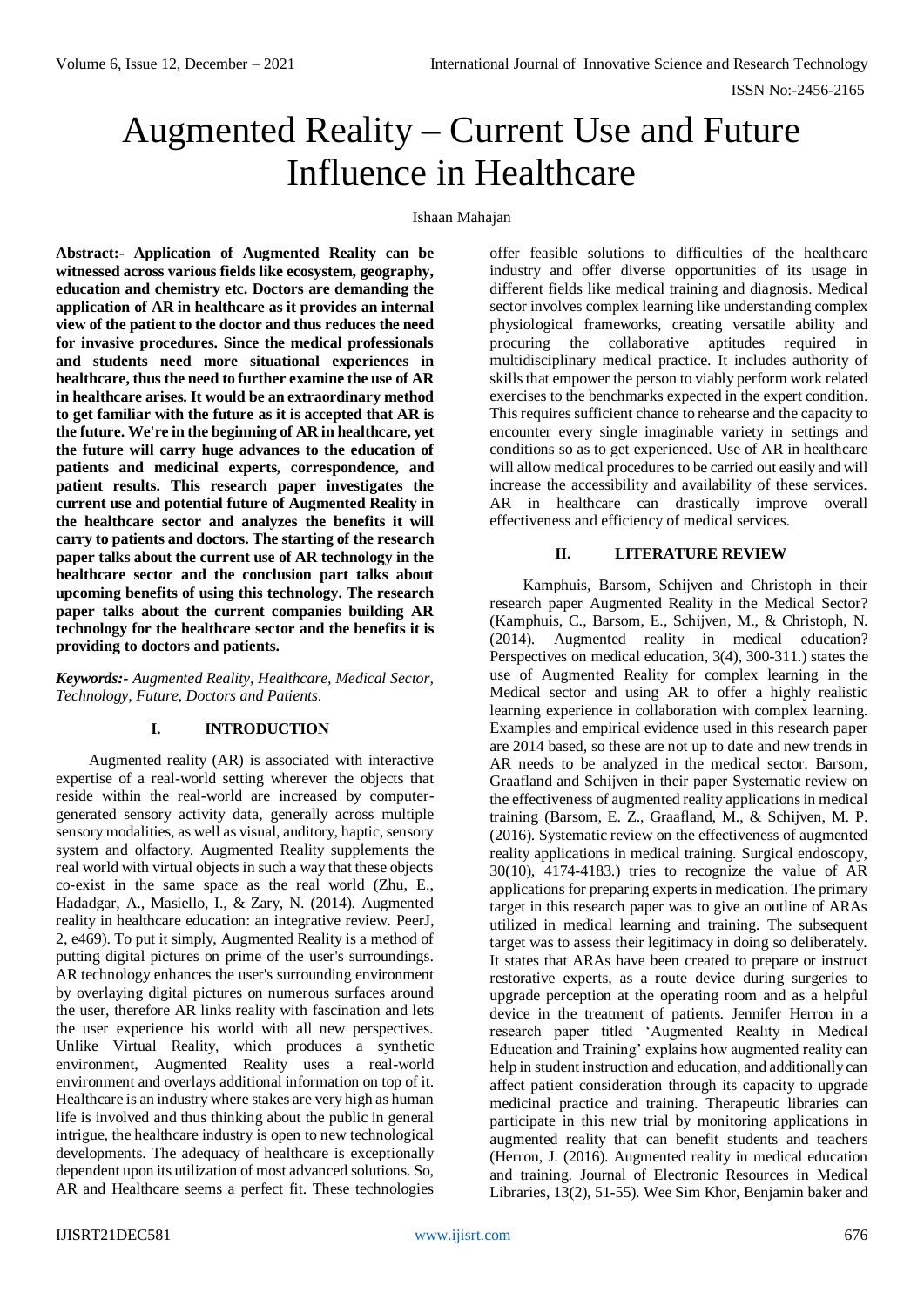ISSN No:-2456-2165

# other authors stated that Augmented reality (AR) and Virtual reality (VR) are quickly getting progressively accessible, available and critically moderate, consequently their application into healthcare to improve the healthcare utilization of information is sure. They examined the application of AR in surgeon's armamentarium and they provide potential zones of advancements in this field (Khor, W. S., Baker, B., Amin, K., Chan, A., Patel, K., & Wong, J. (2016). Augmented and virtual reality in surgery—the digital surgical environment: applications, limitations and legal pitfalls. Annals of translational medicine, 4(23). KJ Carlson and DJ Gagnon in their research paper talks about how Augmented Reality Integrated Simulation Education (ARISE) includes the concept of AR and game-based education theories. ARISE is a developing, adaptable instructional technique for medicinal services disciplines being built for medical students for open-source use (Carlson, K. J., & Gagnon, D. J. (2016). Augmented reality integrated simulation education in health care. Clinical simulation in nursing, 12(4), 123-127). When compared with these research papers in the field of study of AR in healthcare, this research paper talks about the current usage of AR in this field along with suitable examples and also talks about possible upgrades this technology may provide to the medical and healthcare sector.

# **III. ANALYSIS**

According to Digi Capital [\(https://www.digi](https://www.digi-capital.com/news/2019/01/for-ar-vr-2-0-to-live-ar-vr-1-0-must-die/)[capital.com/news/2019/01/for-ar-vr-2-0-to-live-ar-vr-1-0](https://www.digi-capital.com/news/2019/01/for-ar-vr-2-0-to-live-ar-vr-1-0-must-die/) [must-die/\)](https://www.digi-capital.com/news/2019/01/for-ar-vr-2-0-to-live-ar-vr-1-0-must-die/) augmented reality is an industry which is expected to grow over 2.5 billion in global market. AR in the healthcare sector has already made its way and is surprising everyone by transforming the healthcare and medical sector; from supporting doctors during complicated surgeries to improving the overall quality of service provided to patients. Use of AR in medical procedures is both beneficial for doctors as well as patients, following are the benefits of using Augmented Reality:

The application of Augmented Reality helps doctors in 2 ways, firstly in training and learning aspects and then in improving the quality of diagnosis overall.

AR technology allows learning and teaching to be more interactive helping doctors to access the practicality of the subject in a better way. For e.g. Having such an AR app that if it is placed upon a page with a heart image, this application will show 3-D beating heart. This way students can learn the functionality in a better way. Another example is Medical Realities which is an innovative medical training organization that allows users to experience operation through the eyes of a specialist, seeing what they are doing, how they are doing and looking for some valuable techniques they can learn from them. This all happens using AR and Google glass [\(https://www.medicalrealities.com/\)](https://www.medicalrealities.com/).



Fig 1: Students using Google Glasses

AR will improve the doctor's ability to diagnose the health issue by allowing them to access real time data and information faster than ever. AR helps surgeons to access information without even shifting their attention from the patient. Important information and statistics are kept in front of the surgeon's eyes, thus enhancing the quality of treatment and medical procedure. Microsoft's HoloLens changes the way doctors learn human Anatomy by overlaying CT scans and other details onto the patient's body. This will make diagnosis better by providing real time and accurate visual information. In simple words, it provides students with real life stimulation of surgeries without actually being involved in one [\(https://case.edu/hololens/\)](https://case.edu/hololens/).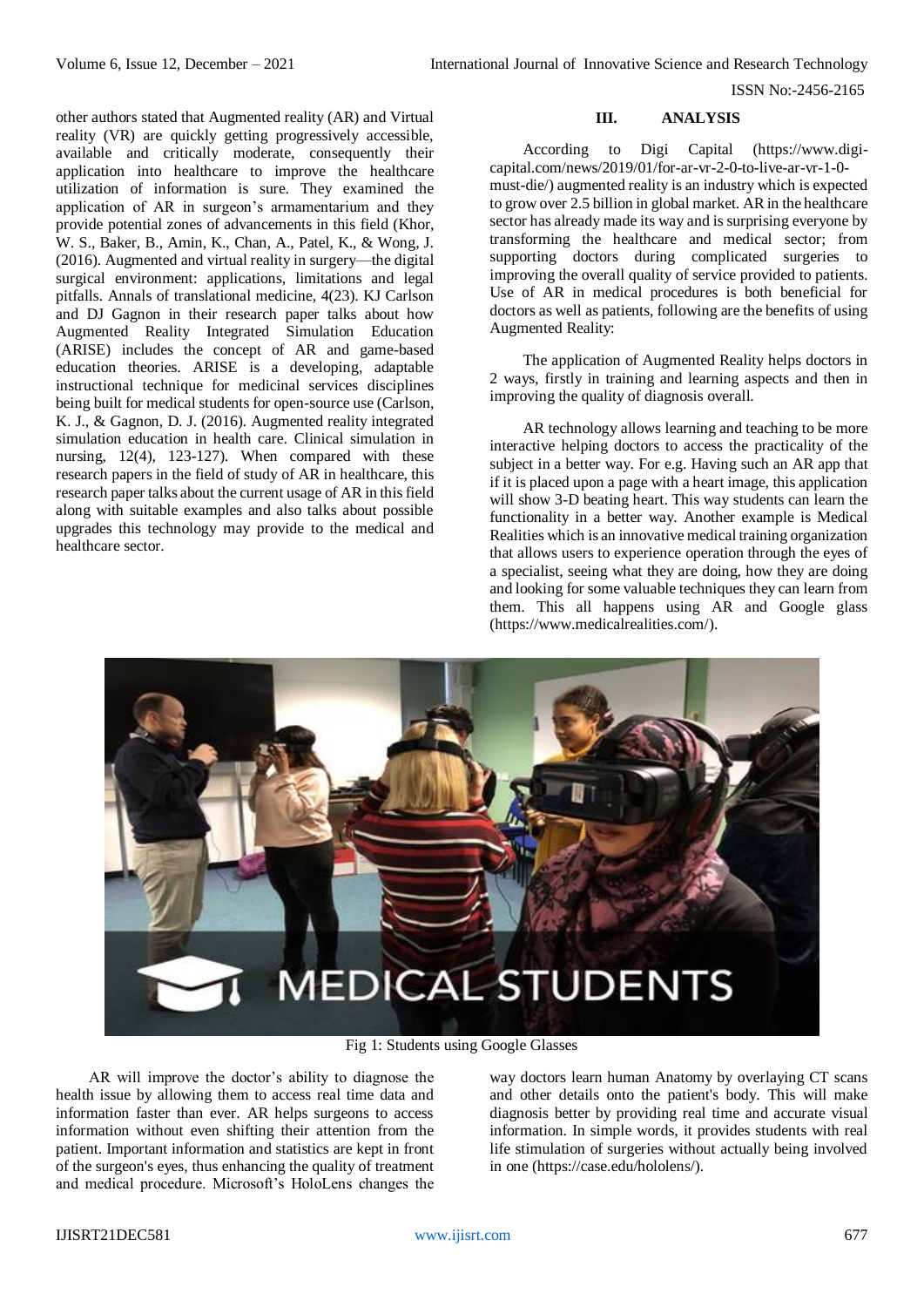

Fig 2: Real life stimulation of surgery using Microsoft HoloLens

AR can allow nurses and doctors to find the nerves of patients easily by putting in IV needles, thus making the process easy, especially in case of babies and elderly people. AccuVein uses AR for vein visualization. It is a scanner that allows nurses and doctors to look for patient's veins easily, thus allowing easy penetration of needles for blood tests etc. This method places the patient's vein mesh on top of him, making the procedure much easier and uncomplicated.



Fig 3: Use of AccuVein to find nerves

For patients, Augmented Reality will considerably improve the standard of treatment they receive from their healthcare provider. For starters, the risks related to minimally invasive surgery (which involves creating a small incision within the patient's skin and inserting medical instruments) are often reduced by keeping the foremost necessary information front and center for the doctors. InnerOptics uses AR technology for needle-based interventions, providing a 3-D stereoscopic interface that

allows surgeons to accurately perform complex needle operations. InnerOptics provides real time navigation for use in minimal invasive operations. InnerOptic's product magic loupe uses ultrasound and electromagnetic technology along with AR to help surgeons guide needles while invasive operations to their intended location, thus helping in improving accuracy in complex operations which are currently performed using ultrasounds only.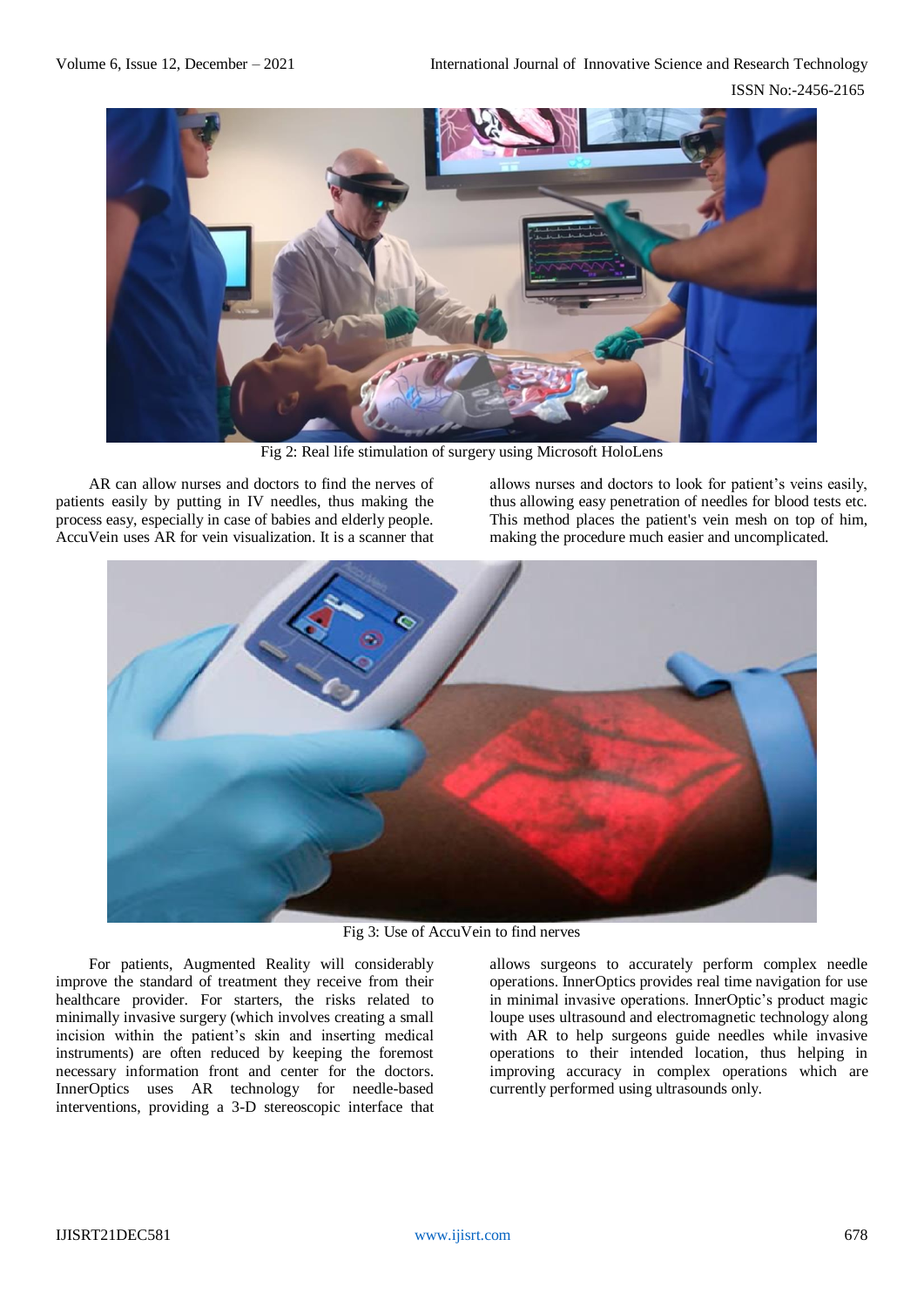

Fig 4: Real life stimulation of InnerOptics

Earlier monitors and systems were required in operation rooms to display vital images and statistics, which were delivered by endoscopic microscope but AR will help during the procedure and will help them focus on operation.

AR when collaborating with applications will help in better understanding of diseases to patients by doctors, usually patients are not able to understand the disease due to technical terms etc. but AR can solve this problem by better illustrating the impact of diseases.

AR technology can help in improving patient's aftercare, especially older ones who usually have this problem of forgetting medications, AR combined with google glasses can be their personal healthcare assistant reminding them to take medications on time.

AR is now helping doctors to treat cancer in a better way by allowing them to locate cancer in critical areas.

Developed by University of Alabama at Birmingham, it is now possible for surgeons to perform surgery without being physically present. This technology, by using two-way interactive video conferencing, allows remote surgeons to actually feel and see what a local surgeon is feeling and seeing in an operation theater and in this way remote surgeons can assist local surgeons in performing surgery.

All of these examples explain the current usage of AR in the healthcare and medical sector that not only helps doctors but also patients taking this service. Current usage of AR in healthcare is already very promising, beneficial and efficient so expectations about the future of Augmented Reality in this sector are expected to provide enormous benefits and support to doctors as well as patients for better diagnosis and treatment. That implies there is a gigantic open door for organizations that comprehend augmented reality

and have the vision to make creative new AR items and applications.

Following are the possible upgradation that Augmented Reality will provide to healthcare and medical sector:

Patients can explain their problems better using Augmented Reality as a lot of patients battle when they need to portray their manifestations and problems to their primary care physicians precisely. In different cases, individuals frequently end up blowing up a therapeutic circumstance or unexpectedly, disparage the issue. In ophthalmology, Augmented Reality may be the response for understanding patient instructions. Application which utilizes the camera show for recreating the effect of explicit conditions on an individual's vision. Utilizing applications like EyeDecide, specialists can show recreation of the vision of a patient experiencing a particular condition. For example, the application can show the effect of Cataract or AMD and in this way help patients comprehend their indications and their genuine therapeutic state. On the off chance that patients can encounter the long-haul impacts of their way of life on their wellbeing, it could spur individuals to roll out positive improvements.

AR can allow pharmaceutical companies to provide more inventive and innovative medicine and drug information and description. With the assistance of AR, patients can perceive how the medication functions in 3D before their eyes rather than simply perusing long depictions on the jug. Lab laborers could screen their analyses with expanded reality hardware. In pharmaceutical plants, laborers could begin working without hands-on training as the gadget would instruct them, and how to do it.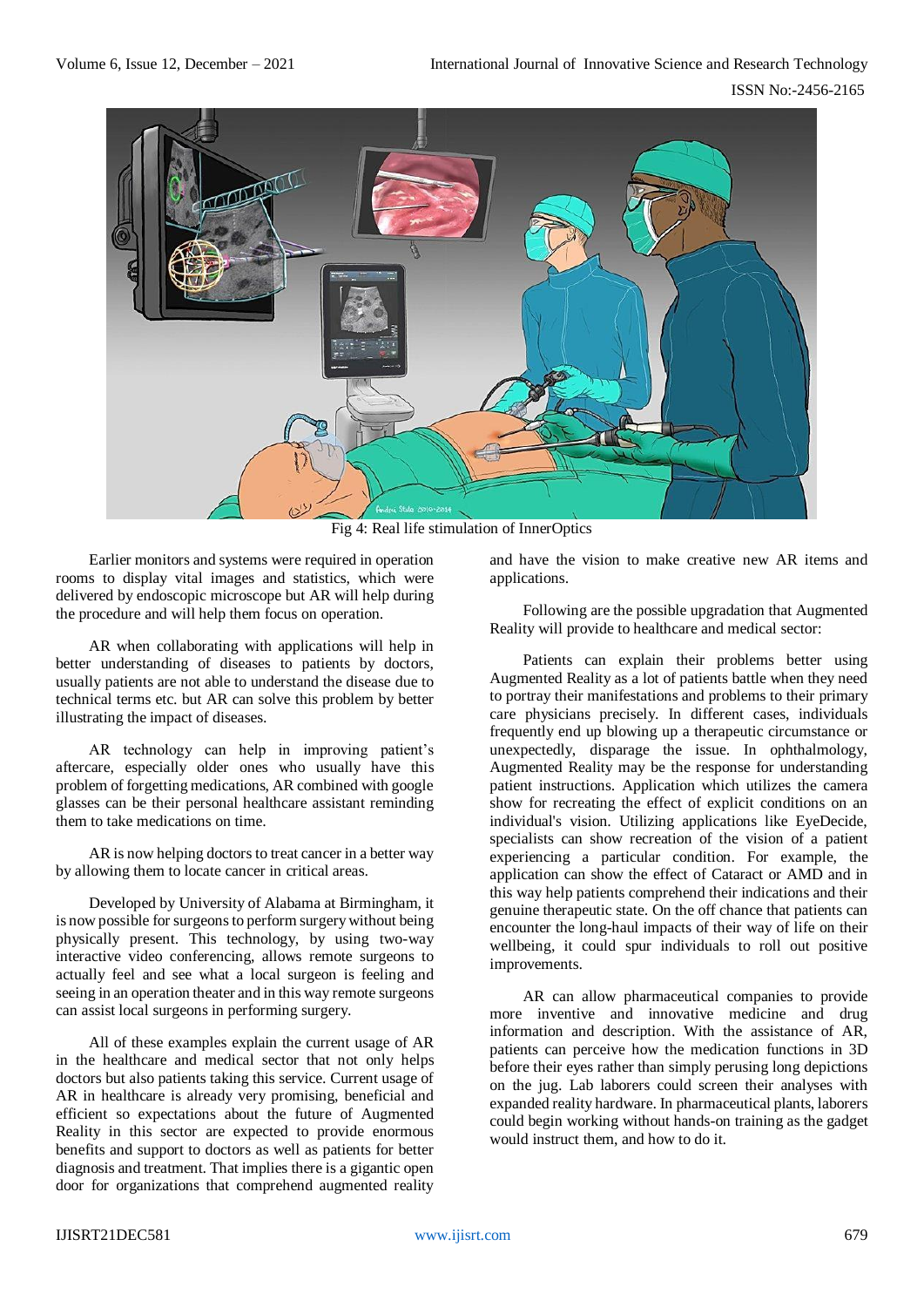# ISSN No:-2456-2165

Instructing students about human anatomy. There is a UK based company called Curiscope that makes vivid learning encounters in virtual and augmented reality. They built up the Virtual-tee T-shirt, through which you can see the inward pieces of the human body through practical 3D images. Virtual-tee breathes life into life structures to such a point of deception which as of now speaks to Arthur C. Clarke's renowned third law.

Augmented reality can help specialists in the operation theater. Specialists and even patients know about the way that with regards to medical procedure, exactitudes and precision is of prime significance. Presently, AR can assist specialists with getting progressively proficient at medical procedures. Regardless of whether they are directing a negligibly obtrusive methodology or finding a tumor in the liver, AR social insurance applications can help spare lives and treat patients consistently. Medsights Tech built up a product to test the practicality of utilizing augmented reality to make precise 3-dimensional recreations of tumors. The intricate picture reproducing innovation essentially enables specialists with x-rays views – with no radiation presentation, continuously and in real life.

Envision that you are strolling through a dim and deserted back street, and you all of a sudden hear the moaning and the sluggish development of weird animals and zombies. Even the laziest individual would accelerate in the wake of understanding that a "genuine zombie" is after him. This is the essential thought behind the Zombies Run application. The game consumes on the way that dread can propel individuals and the way that everything is by all accounts increasingly fun when transformed into a game. This application is ideal for the individuals who think about running an exhausting action. On the off chance that you hear as well as observe virtual zombies anticipated onto your telephone or gadget's screen, you won't just speed up and continuance, yet in addition feel that time is simply flying by.

Google Glass may help new moms battling with breastfeeding. While Google Glass couldn't vanquish the world, it could be utilized to assist new moms with breastfeeding. A development organization called Small World led a Google Glass preliminary with the Australian Breastfeeding Association that adequately enabled their phone guides to see through the eyes of moms while they breastfed at home. Through such a way battling moms could get master help anytime and anywhere and they didn't need to put down the infant from their arms. By sharing the patient's viewpoint, diagnosis and consultation gets to another level.

AR can be utilized in finding the nearest emergency clinic and managing it. While its reasonableness is as yet constrained, it is an alternative that can possibly save somebody's life, and that is constantly significant. Then again, directing can be utilized by patients to explore enormous medical clinic structures to discover where their primary care physicians are arranged or how to arrive at a spot where their treatment will occur

Augmented reality can conveniently fit into the medical and healthcare sector through envisioning information. A valid example could be pictured patient information with a probability of live details and statistics. Applicable patient data is one of the urgent components that empowers successful treatment. Augmented reality can show the details legitimately on the patient's body - calling attention to the risky focuses and indicating important details. While it sounds convoluted, the entire thing can fit into a couple of shrewd glasses and get through to the cell phone. Another significant method to fit AR into the assessment and medical procedure is by means of Body mapping. A full cloning of the patient's body may prove to be useful when the case is confused or when the specialist is physically inaccessible to go for treatment.

Augmented Reality is utilized in the healthcare and medical sector over the present reality, for applications that incorporate vein representation, careful perception and training. Late technology advancements have diminished the expense of augmented reality while essentially improving the experience for surgeons, doctors and patients. Ground breaking medicinal services suppliers are researching the potential advantages of AR to their clients and their business. We're in the beginning of AR in medicinal services, however the future will carry noteworthy advances to the training of patients and medicinal experts, correspondence, and patient results and diagnosis.

We have seen that AR is the mix of a physical preparation condition that is fundamentally the same as or equivalent to the genuine condition expanded with visual as well as other tangible data. Learning bolstered with AR innovation empowers pervasive, communitarian and arranged learning. It conveys a feeling of quality, promptness and inundation that might be useful to the learning procedure. The affordances of such learning situations can possibly invigorate important learning, a fundamental essential for the move of figuring out how to happen.

# **IV. CONCLUSION**

Augmented Reality applications are among the most energizing and historic innovations accessible today, and the potential for medicinal applications is stunning. By using this innovation, patients and doctors can settle on increasingly educated healthcare choices, prompting a superior standard of care and a superior personal satisfaction. While a significant heated discussion can be sorted out about the favorable circumstances and weaknesses of AR in the medical sector, nobody can deny that it is changing medical and healthcare for good. Yet, there is a great deal of refinement yet to come in the innovation, and we are yet to figure out how to intertwine AR with our lives more profoundly, however the underlying headways are promising and illustrate a magnificent image of the coming future. It is basic to come up with pragmatic answers for the issue as well as to keep them inside sensible limits that will forestall any conceivable immediate or symptom hurt. The stakes are a lot higher, and outcomes matter more in medicinal science where there is no space for pardons yet it is likewise significant that each AR solution to the medical sector additionally adds to